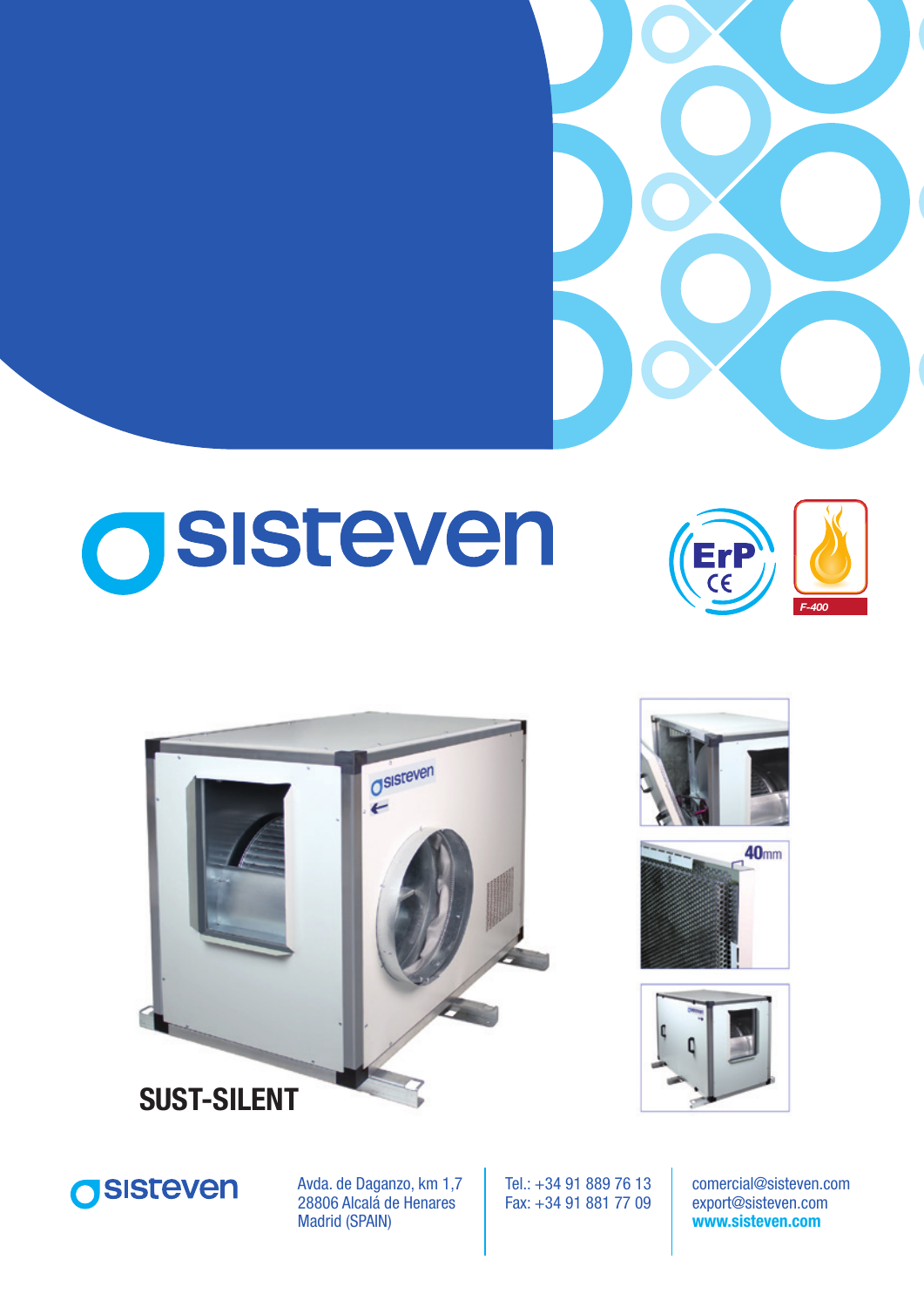## **ISISTEVEN**







#### *Unidades de extracción 400ºC/2h, a transmisión con ventilador de simple aspiración, en chapa prelacada, con doble pared de aislante acústico de 40 mm.*

Unidades de extracción 400ºC/2h, con motor fuera del paso del aire, para trabajar en el exterior de la zona de riesgo de incendios

#### Ventilador:

- • Estructura en perfileria de aluminio
- Doble pared de aislante acústico de 40mm y chapa perforada
- • Turbina con álabes hacia delante, en chapa de acero galvanizado

#### Motor:

- Motores eficiencia IE-2, excepto potencias inferiores a 0.75 kw. monofásicos, y 2 velocidades
- Motores clase F, con rodamientos a bolas, protección IP55
- Trifásicos 230/400V.-50Hz.(hasta 5,5CV.) y 400/690V.-50Hz.(potencias superiores a 5.5CV.)
- Temperatura máxima del aire a transportar: Servicio S1 -20°C+ 120ºC en continuo, Servicio S2 200ºC/2h, 300ºC/2h y 400ºC/2h

#### Acabado:

Anticorrosivo en chapa de acero prelacada

#### Bajo demanda:

- • Extractores con motor de 2 velocidades
- • Extractores con salida vertical

#### *Abzugsventilatoren 400ºC/2h mit Riemenantrieb und einseitig saugendem Ventilator, aus vorlackiertem Stahlblech, mit doppelter Schallisolierungswand von 40mm*

Abzugsventilatoren 400 ºC/2h mit Motor außerhalb des Luftförderwegs zum Einsatz außerhalb des feuergefährdeten Bereichs

#### Ventilator::

- Struktur mit Aluminiumprofil
- Doppelte Schallisolierwand (40 mm) und perforiertes Blech
- Laufrad mit vorwärts gekrümmten Schaufeln, aus verzinktem **Stahlblech**

#### Motor:

- Motoren der Effizienzklasse IE-2, ausgenommen Leistungen unter 0,75 kW Wechselstrom und 2 Drehzahlen
- Motoren der Isolierklasse F mit Kugellager, Schutzart IP55
- Drehstrommotoren (230/400 V, 50 Hz bis 5,5 PS und 400/690 V, 50 Hz für Leistungen über 5,5 PS)
- Höchsttemperatur der beförderten Luft: S1: -20 °C bis +120 °C im Dauerbetrieb, S2: 200 ºC/2h, 300 °C/2h oder 400 ºC/2h

#### Beschichtung:

Korrosionsfest aus vorlackiertem Stahlblech

#### Auf Anfrage:

- • Abzugsventilatoren mit Motor mit 2 Drehzahlen
- Abzungsventilatoren mit vertikalem Auslass





#### *ES EN*

#### *400ºC/2h belt-driven extraction units with single-inlet fan pre-lacquered sheet with double-wall with soundproofing of 40 mm*

400°C/2h extraction units with motor outside the airflow path to work outside fire danger zones.

#### Fan:

- Structure with aluminium profiles
	- Double-wall with soundproofing of 40 mm and perforated sheet
- Impeller with forward-facing blades made from galvanised sheet steel

#### Motor:

- Motors with IE-2 efficiency, except for motors with lower powers than 0.75 kW, monophase motors or two-speed motors
- Class F motors with ball bearings, IP-55 protection
- Three-phase 230/400V.-50Hz. (up to 5.5CV.) and 400/690V.-50Hz. (power over 5.5CV.)
- Max. air temperature to transport: S1 Service -20°C+ 120°C for ongoing use, S2 Service 200ºC/2h, 300ºC/2h, and 400ºC/2h

#### Finish:

• Anticorrosive pre-lacquered sheet steel

#### On request:

- Fans with two-speed motor
- Fans with vertical outlet

#### *DE FR*

*Appareils d'extraction 400ºC/2h, à transmission avec ventilateur à aspiration simple, pre-laqué avec double paroi d'isolation phonique de 40 mm et tôle perforée*

Appareils d'extraction 400°C/2h avec moteur hors du flux d'air pour fonctionner en dehors de la zone à risque d'incendie

#### Ventilateur:

- Structure avec profil en aluminium
- Double paroi d'isolation phonique de 40 mm et tôle perforée
- Turbine avec pales vers l'avant en tôle d'acier galvanisé

#### Moteur:

- Moteurs rendement IE-2, sauf puissances inférieures à 0,75 kW, monophasés et 2 vitesses
- Moteurs classe F, avec roulements à billes, protection IP55
- Triphasés 230/400 V.-50Hz. (jusqu'à 5,5 CV.) et 400/690 V -50 Hz. (puissances supérieures à 5,5 CV.)
- Température maximum de l'air à transporter : Service S1 -20°C +120ºC en continu, Service S2 200ºC/2h, 300°C/2h et 400ºC/2h

#### Finition:

- Anticorrosion en tôle d'acier pre-laqué
- Sur demande:
- Extracteurs avec moteur à 2 vitesses
- • Extracteurs avec sortie verticale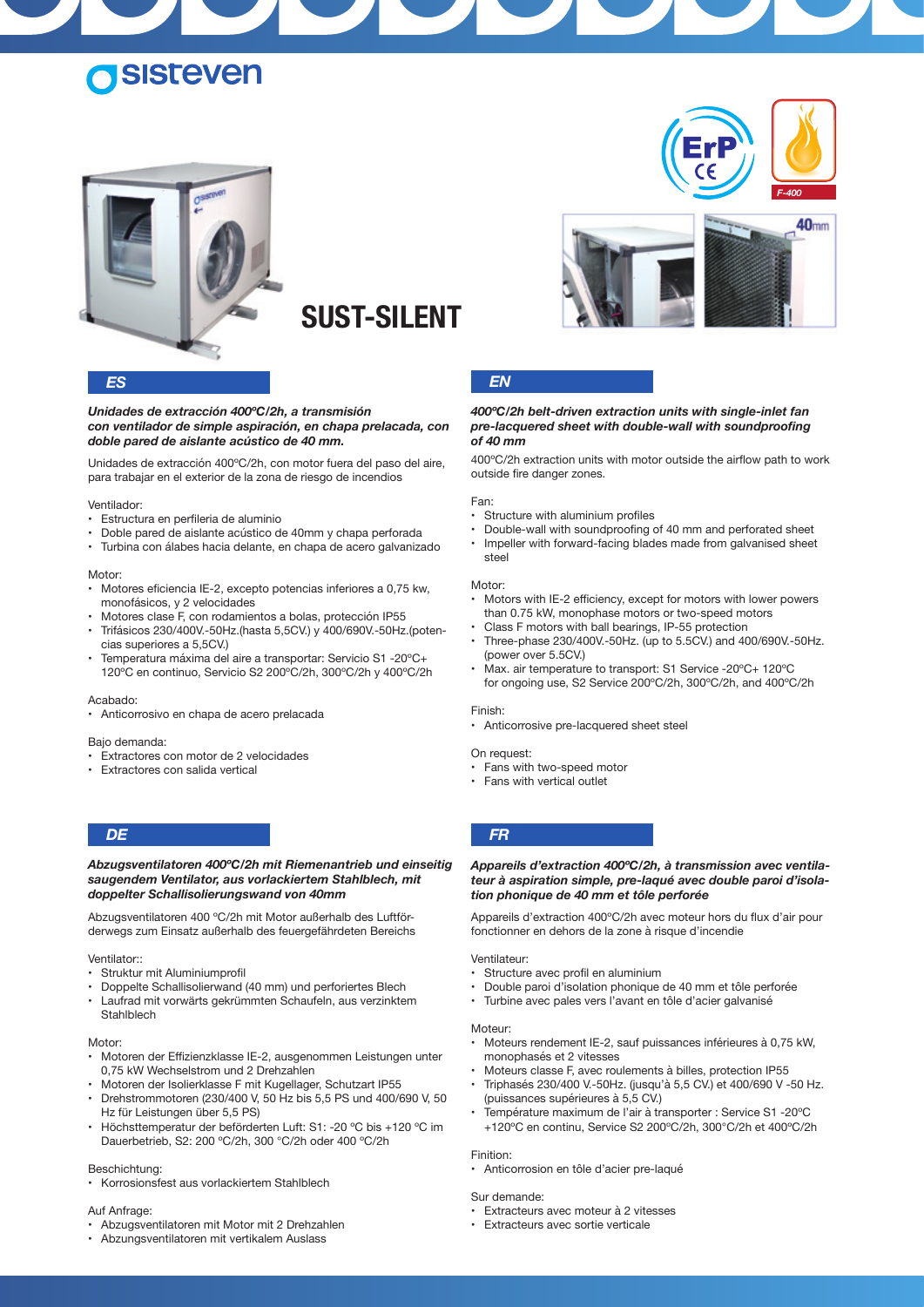

| Características técnicas            |                                                             | <b>Technical characteristics</b>                                                                      |       |      |                                                                                              |                                                                                                              | Caractéristiques techniques                                                                                |                                                                        |  |  |
|-------------------------------------|-------------------------------------------------------------|-------------------------------------------------------------------------------------------------------|-------|------|----------------------------------------------------------------------------------------------|--------------------------------------------------------------------------------------------------------------|------------------------------------------------------------------------------------------------------------|------------------------------------------------------------------------|--|--|
| Modelo<br>Model<br>Modell<br>Modèle | Velocidad<br>Speed<br>Drehzahl<br><b>Vitesse</b><br>(r/min) | Intensidad máxima<br>Maximum admissible<br>Maximal zulässige<br>Intensité maximum<br>(A) 230V<br>400V |       | 600V | Potencia instalada<br><b>Installed Power</b><br>Nenn-leistung<br>Puissance installée<br>(kW) | Caudal máximo<br><b>Maximum Airflow</b><br>Maximaler<br>Volumenstrom<br>Débit maximum<br>(m <sup>3</sup> /h) | Nivel presión sonora<br>Sound pressure level<br>Schalldruckpegel<br>Niveau pression<br>acoustique<br>dB(A) | Peso aprox.<br>Approx. weight<br>Ung. Gewicht<br>Poids approx.<br>(kg) |  |  |
| SUST-SILENT-12/6-0.75               | 1000                                                        | 2,28                                                                                                  | 1,31  |      | 0,55                                                                                         | 2600                                                                                                         | 63                                                                                                         | 82                                                                     |  |  |
| SUST-SILENT-12/6-1                  | 1100                                                        | 3,10                                                                                                  | 1,79  |      | 0,75                                                                                         | 3100                                                                                                         | 65                                                                                                         | 83                                                                     |  |  |
| <b>SUST-SILENT-12/6-1.5</b>         | 1250                                                        | 4,03                                                                                                  | 2,32  |      | 1,10                                                                                         | 3500                                                                                                         | 68                                                                                                         | 86                                                                     |  |  |
| SUST-SILENT-12/6-2                  | 1300                                                        | 5,96                                                                                                  | 3,44  |      | 1,50                                                                                         | 4250                                                                                                         | 71                                                                                                         | 89                                                                     |  |  |
| SUST-SILENT-12/6-3                  | 1500                                                        | 8,36                                                                                                  | 4,83  |      | 2,20                                                                                         | 4800                                                                                                         | 73                                                                                                         | 94                                                                     |  |  |
| SUST-SILENT-15/7-1                  | 800                                                         | 3,10                                                                                                  | 1,79  |      | 0,75                                                                                         | 4000                                                                                                         | 60                                                                                                         | 103                                                                    |  |  |
| <b>SUST-SILENT-15/7-1.5</b>         | 850                                                         | 4,03                                                                                                  | 2,32  |      | 1,10                                                                                         | 4800                                                                                                         | 62                                                                                                         | 106                                                                    |  |  |
| SUST-SILENT-15/7-2                  | 920                                                         | 5,96                                                                                                  | 3,44  |      | 1,50                                                                                         | 5400                                                                                                         | 65                                                                                                         | 109                                                                    |  |  |
| SUST-SILENT-15/7-3                  | 1000                                                        | 8.36                                                                                                  | 4,83  |      | 2,20                                                                                         | 6400                                                                                                         | 68                                                                                                         | 114                                                                    |  |  |
| SUST-SILENT-15/7-4                  | 1050                                                        | 10.96                                                                                                 | 6,33  |      | 3,00                                                                                         | 7400                                                                                                         | 70                                                                                                         | 117                                                                    |  |  |
| <b>SUST-SILENT-18/9-1.5</b>         | 750                                                         | 4,03                                                                                                  | 2,32  |      | 1,10                                                                                         | 5800                                                                                                         | 62                                                                                                         | 126                                                                    |  |  |
| SUST-SILENT-18/9-2                  | 790                                                         | 5,96                                                                                                  | 3,44  |      | 1,50                                                                                         | 6600                                                                                                         | 64                                                                                                         | 129                                                                    |  |  |
| SUST-SILENT-18/9-3                  | 800                                                         | 8,36                                                                                                  | 4,83  |      | 2,20                                                                                         | 8200                                                                                                         | 68                                                                                                         | 134                                                                    |  |  |
| SUST-SILENT-18/9-4                  | 850                                                         | 10,96                                                                                                 | 6,33  |      | 3,00                                                                                         | 9000                                                                                                         | 70                                                                                                         | 137                                                                    |  |  |
| <b>SUST-SILENT-18/9-5.5</b>         | 920                                                         | 14,10                                                                                                 | 8,12  |      | 4,00                                                                                         | 10500                                                                                                        | 72                                                                                                         | 140                                                                    |  |  |
| SUST-SILENT-20/10-2                 | 650                                                         | 5,96                                                                                                  | 3,44  |      | 1,50                                                                                         | 8100                                                                                                         | 58                                                                                                         | 226                                                                    |  |  |
| SUST-SILENT-20/10-3                 | 690                                                         | 8,36                                                                                                  | 4,83  |      | 2,20                                                                                         | 10100                                                                                                        | 61                                                                                                         | 231                                                                    |  |  |
| SUST-SILENT-20/10-4                 | 750                                                         | 10,96                                                                                                 | 6,33  |      | 3,00                                                                                         | 11500                                                                                                        | 63                                                                                                         | 234                                                                    |  |  |
| SUST-SILENT-20/10-5.5               | 790                                                         | 14,10                                                                                                 | 8,12  |      | 4,00                                                                                         | 13100                                                                                                        | 66                                                                                                         | 237                                                                    |  |  |
| SUST-SILENT-20/10-7.5               | 850                                                         |                                                                                                       | 11,60 | 6,72 | 5,50                                                                                         | 15000                                                                                                        | 68                                                                                                         | 250                                                                    |  |  |
|                                     |                                                             |                                                                                                       |       |      |                                                                                              |                                                                                                              |                                                                                                            |                                                                        |  |  |



# *Erp*

#### **Características del punto de máxima eficiencia (BEP)**

| <b>MC</b>               | Categoría de medición    |
|-------------------------|--------------------------|
| EC                      | Categoría de eficiencia  |
|                         | <b>S</b> Estática        |
|                         | T Total                  |
| <b>VSD</b>              | Variador de velocidad    |
| <b>SR</b>               | Relación específica      |
| ne <sup>[%]</sup>       | <b>Eficiencia</b>        |
| N                       | Grado de eficiencia      |
| <b>TkWI</b>             | Potencia eléctrica       |
| $\text{Im}^3/\text{hl}$ | Caudal                   |
| [mmH, O]                | Presión estática o total |
|                         | (Según EC)               |
| IRPM                    | Velocidad                |

**BEP (best efficiency point) characteristics**

| <b>MC</b>                          | Measurement category     |
|------------------------------------|--------------------------|
| <b>EC</b>                          | Efficiency category      |
|                                    | <b>S</b> Static          |
|                                    | T Total                  |
| <b>VSD</b>                         | Variable-speed drive     |
| <b>SR</b>                          | Specific ratio           |
| ne <sup>[%]</sup>                  | Efficiency               |
| N                                  | <b>Efficiency grade</b>  |
| <b>TkW1</b>                        | Input power              |
| $\left[\text{m}^3/\text{h}\right]$ | Airflow                  |
| ImmH <sup>2</sup> O1               | Static or total pressure |
|                                    | (According to EC)        |
|                                    | Speed                    |

#### **Eigenschaften des besten Effizienzpunkts (BEP)**

| <b>MC</b><br>EC                    | Messkategorie<br><b>Fffizienzklasse</b> |
|------------------------------------|-----------------------------------------|
|                                    | <b>S</b> Statisch                       |
|                                    | <b>T</b> Gesamt                         |
| <b>VSD</b>                         | Drehzahlregler                          |
| <b>SR</b>                          | Spezifisches Verhältnis                 |
| ne <sup>[%]</sup>                  | <b>Fffizienz</b>                        |
| N                                  | Wirkungsgrad                            |
| <b>TkW1</b>                        | Leistungsaufnahme                       |
| $\left[\text{m}^3/\text{h}\right]$ | Volumenstrom                            |
| [mmH, O]                           | Statischer Druck bzw.                   |
|                                    | Gesamtdruck (gemäß EC)                  |
| <b>IU/MIN1</b>                     | Drehzahl                                |

#### **Caractéristiques du point de rendement maximal (BEP)**

| Catégorie de mesure<br>Catégorie de rendement<br><b>S</b> Statique<br>T Total |
|-------------------------------------------------------------------------------|
| Variateur de vitesse                                                          |
| Rapport spécifique                                                            |
| Rendement                                                                     |
| Niveau de rendement                                                           |
| Puissance électrique                                                          |
| Débit                                                                         |
| Pression statique ou totale                                                   |
| (Selon EC)                                                                    |
| <b>Vitesse</b>                                                                |
|                                                                               |

|                             | <b>MC</b> | EC | <b>VSD</b>     | <b>SR</b> | $ne[\%]$ | N    | (kW)  | $(m^3/h)$ | (mmH, O) | (RPM) |
|-----------------------------|-----------|----|----------------|-----------|----------|------|-------|-----------|----------|-------|
| SUST-SILENT-12/6-0.75       | C         | S  | <b>NO</b>      | 1.00      | 36,0%    | 44,7 | 0.423 | 1532      | 36,46    | 1000  |
| SUST-SILENT-12/6-1          | C         | S  | <b>NO</b>      | 1,00      | 40,4%    | 48,6 | 0,502 | 1685      | 44,12    | 1100  |
| <b>SUST-SILENT-12/6-1.5</b> | C         | S  | <b>NO</b>      | 1.01      | 41.6%    | 48,9 | 0.715 | 1915      | 56,97    | 1250  |
| SUST-SILENT-12/6-2          | C         | S  | <b>NO</b>      | 1,01      | 42.0%    | 49,0 | 0.796 | 1992      | 61,62    | 1300  |
| SUST-SILENT-12/6-3          | C         | S  | <b>NO</b>      | 1.01      | 42,8%    | 48,6 | 1,201 | 2298      | 82,04    | 1500  |
| SUST-SILENT-15/7-1          | C         | S  | N <sub>O</sub> | 1.00      | 45.9%    | 54,7 | 0.403 | 2011      | 33,76    | 800   |
| SUST-SILENT-15/7-1.5        | C         | S  | <b>NO</b>      | 1.00      | 47.3%    | 55,7 | 0.469 | 2137      | 38,11    | 850   |
| SUST-SILENT-15/7-2          | C         | S  | N <sub>O</sub> | 1.00      | 47.8%    | 55,5 | 0.589 | 2313      | 44.64    | 920   |
| SUST-SILENT-15/7-3          | C         | S  | <b>NO</b>      | 1,01      | 48.6%    | 55,8 | 0.743 | 2514      | 52,74    | 1000  |
| SUST-SILENT-15/7-4          | C         | S  | <b>NO</b>      | 1,01      | 49,3%    | 56,1 | 0.848 | 2639      | 58,15    | 1050  |
| SUST-SILENT-18/9-1.5        | C         | S  | <b>NO</b>      | 1.00      | 56.0%    | 63.6 | 0.622 | 2983      | 42,82    | 750   |
| SUST-SILENT-18/9-2          | C         | S  | <b>NO</b>      | 1.00      | 56.5%    | 63,8 | 0.720 | 3143      | 47,51    | 790   |
| SUST-SILENT-18/9-3          | C         | S  | <b>NO</b>      | 1.00      | 57.6%    | 64,7 | 0.734 | 3182      | 48,72    | 800   |
| SUST-SILENT-18/9-4          | C         | S  | <b>NO</b>      | 1,01      | 58.4%    | 65,1 | 0.868 | 3381      | 55,00    | 850   |
| SUST-SILENT-18/9-5.5        | C         | S  | <b>NO</b>      | 1,01      | 59,4%    | 65,5 | 1,082 | 3660      | 64,44    | 920   |
| SUST-SILENT-20/10-2         | C         | S  | N <sub>O</sub> | 1.00      | 58.5%    | 66,0 | 0.647 | 3584      | 38,75    | 650   |
| SUST-SILENT-20/10-3         | C         | S  | <b>NO</b>      | 1,00      | 59.5%    | 66,6 | 0.761 | 3804      | 43,67    | 690   |
| SUST-SILENT-20/10-4         | C.        | S  | N <sub>O</sub> | 1,01      | 60,4%    | 66,8 | 0.963 | 4135      | 51,59    | 750   |
| SUST-SILENT-20/10-5.5       | C         | S  | <b>NO</b>      | 1,01      | 61,4%    | 67,5 | 1.106 | 4356      | 57,24    | 790   |
| SUST-SILENT-20/10-7.5       | C         | S  | <b>NO</b>      | 1.01      | 62.2%    | 67.7 | 1.360 | 4686      | 66,27    | 850   |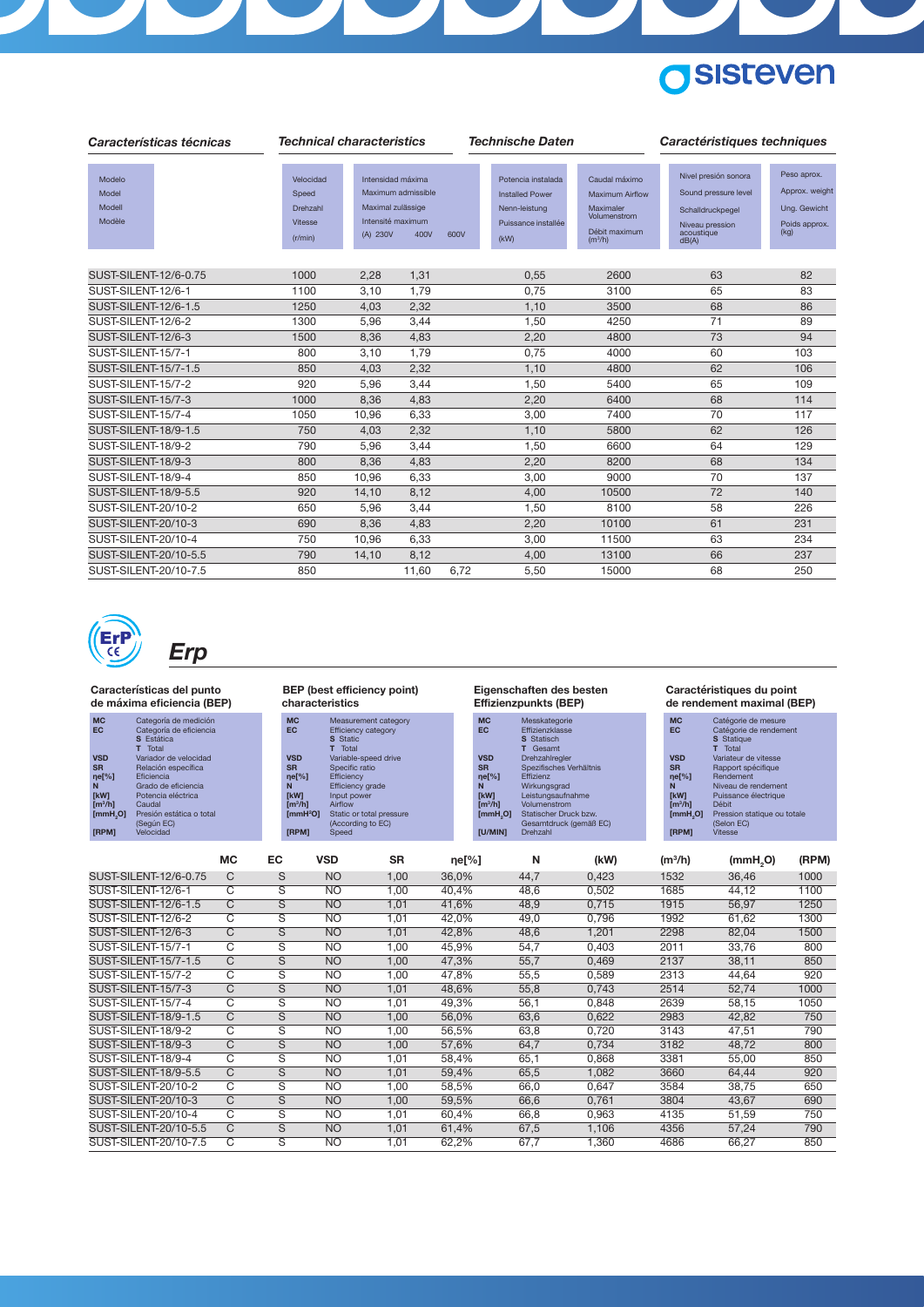







|                     |      |     |      | ØD  | Ød |    |     | G    | G1  |     |     |     |     |
|---------------------|------|-----|------|-----|----|----|-----|------|-----|-----|-----|-----|-----|
| SUST-SILFNT-12/6-H  | 940  | 710 | 560  | 325 | 13 | 78 | 760 | 710  | 336 | 296 | 800 | 218 | 351 |
| SUST-SILFNT-15/7-H  | 1080 | 800 | 620  | 400 |    | 67 | 820 | 870  | 381 | 330 | 860 | 276 | 413 |
| SUST-SILFNT-18/9-H  | 1275 | 925 | 650  | 475 |    | 69 | 850 | 1020 | 435 | 386 | 890 | 308 | 492 |
| SUST-SILFNT-20/10-H | 1515 | 160 | 775. | 5/5 |    |    | 975 | 1260 | 522 | 379 | 015 | 338 | 612 |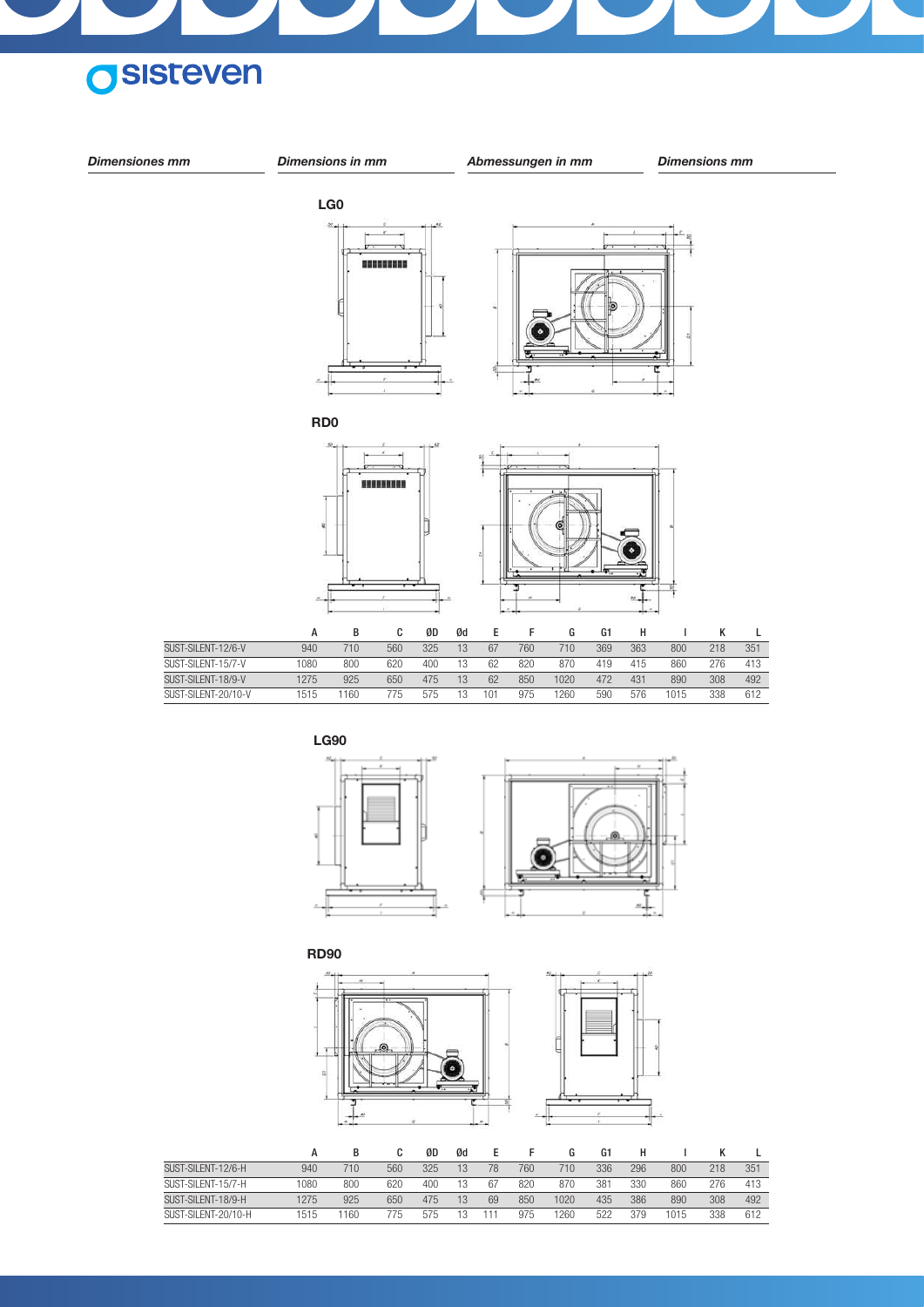





#### **SUST- SILENT 12/6**



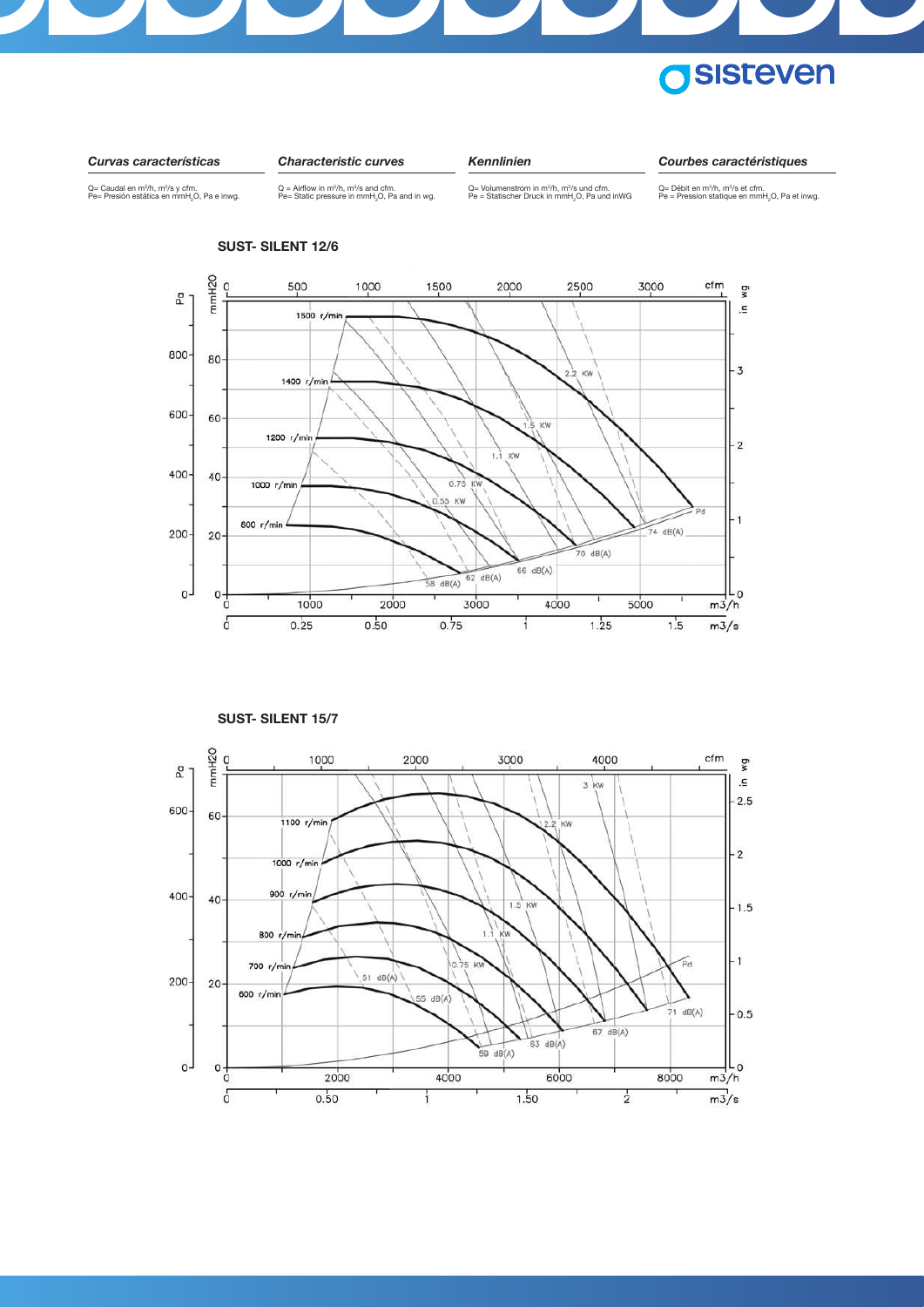

*Curvas características*

*Characteristic curves*

*Kennlinien*

*Courbes caractéristiques*

Q= Caudal en m¾h, m¾s y cfm.<br>Pe= Presión estática en mmH<sub>2</sub>O, Pa e inwg.

Q = Airflow in m $3/h$ , m $3/$ s and cfm.<br>Pe= Static pressure in mmH $_{2}$ O, Pa and in wg.

 $Q=$  Volumenstrom in m<sup>3</sup>/h, m<sup>3</sup>/s und cfm.<br>Pe = Statischer Druck in mmH<sub>2</sub>O, Pa und inWG

Q= Débit en m<sup>3</sup>/h, m<sup>3</sup>/s et cfm.<br>Pe = Pression statique en mmH<sub>2</sub>O, Pa et inwg.



**SUST- SILENT 18/9**